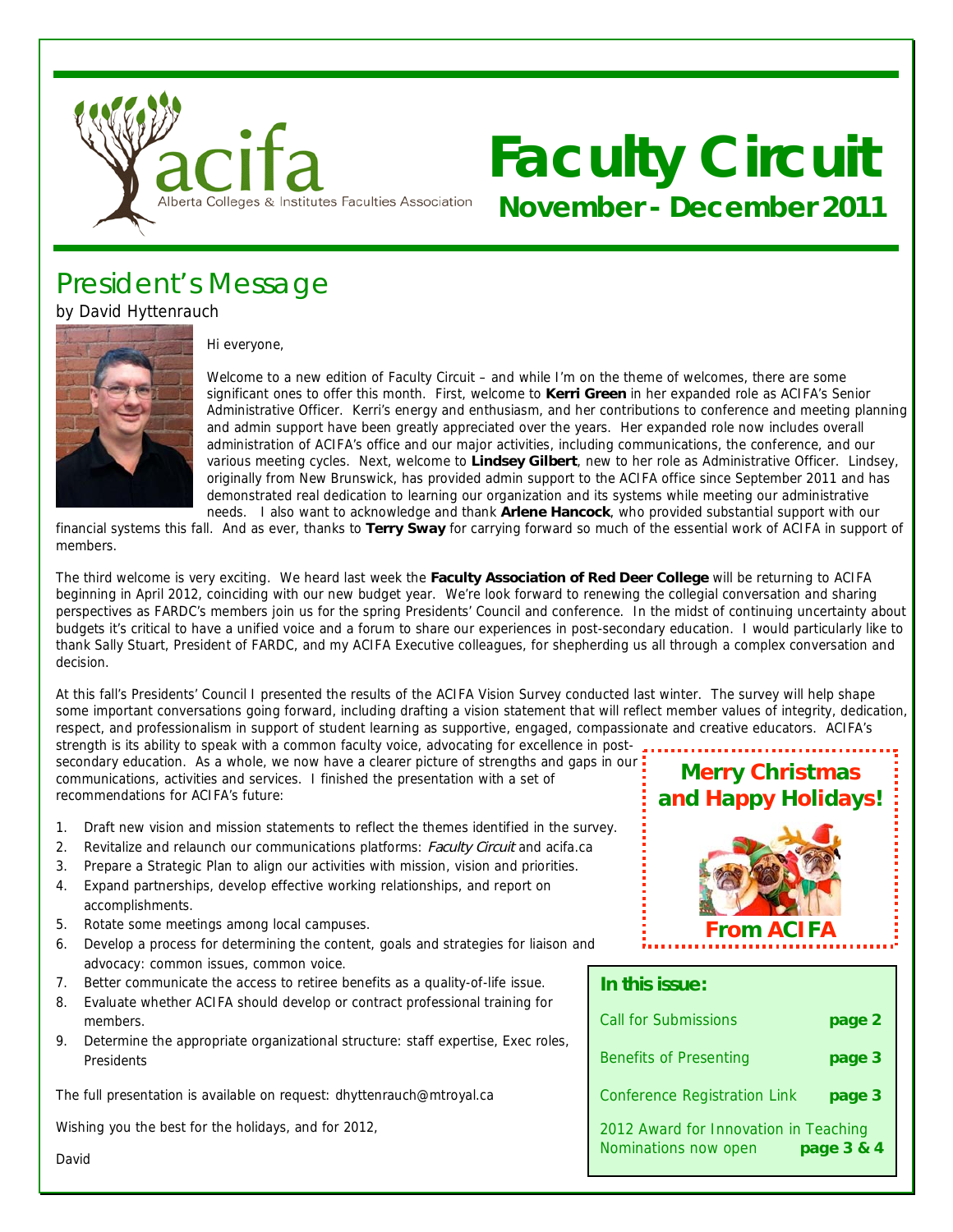

## **Alberta Colleges & Institutes Faculties Association 2012 Annual Spring Conference – June 3 to June 5, 2012**

**theme strands:** 

**Commit** to…students, self, colleagues, and profession. Ex. Topics in growth, energy, motivation, leadership, encouragement, enhancement, renewal, and retention.

**Connect** through…programs for one's institution, one's community, & the global collective. Ex. Topics in Trades, Arts & Humanities, Sciences, Business, Education, Travel studies, ESL, First Nations, Technology & Social Media, E-Learning, etc.

**Collaborate** with…community, other educational institutions, industry/private sector, and government to explore partnerships that provide new and progressive educational opportunities. Ex. New program development, Employment, Research, Publication

**Let's Celebrate**…our success, our students' success, and our potential for continued innovation, creativity, and excitement leading to educational excellence!

\* Fairmont Jasper Park Lodge \*

hosted by the Grande Prairie Regional College Academic Staff Association



\*The **Call for Submissions form** is available through your Faculty Association office and on the ACIFA website (www.acifa.ca). Concurrent sessions run on Monday, June 4 and Tuesday, June 5. Deadline for submissions is **February 17, 2012. Space is limited so please apply early.** page 2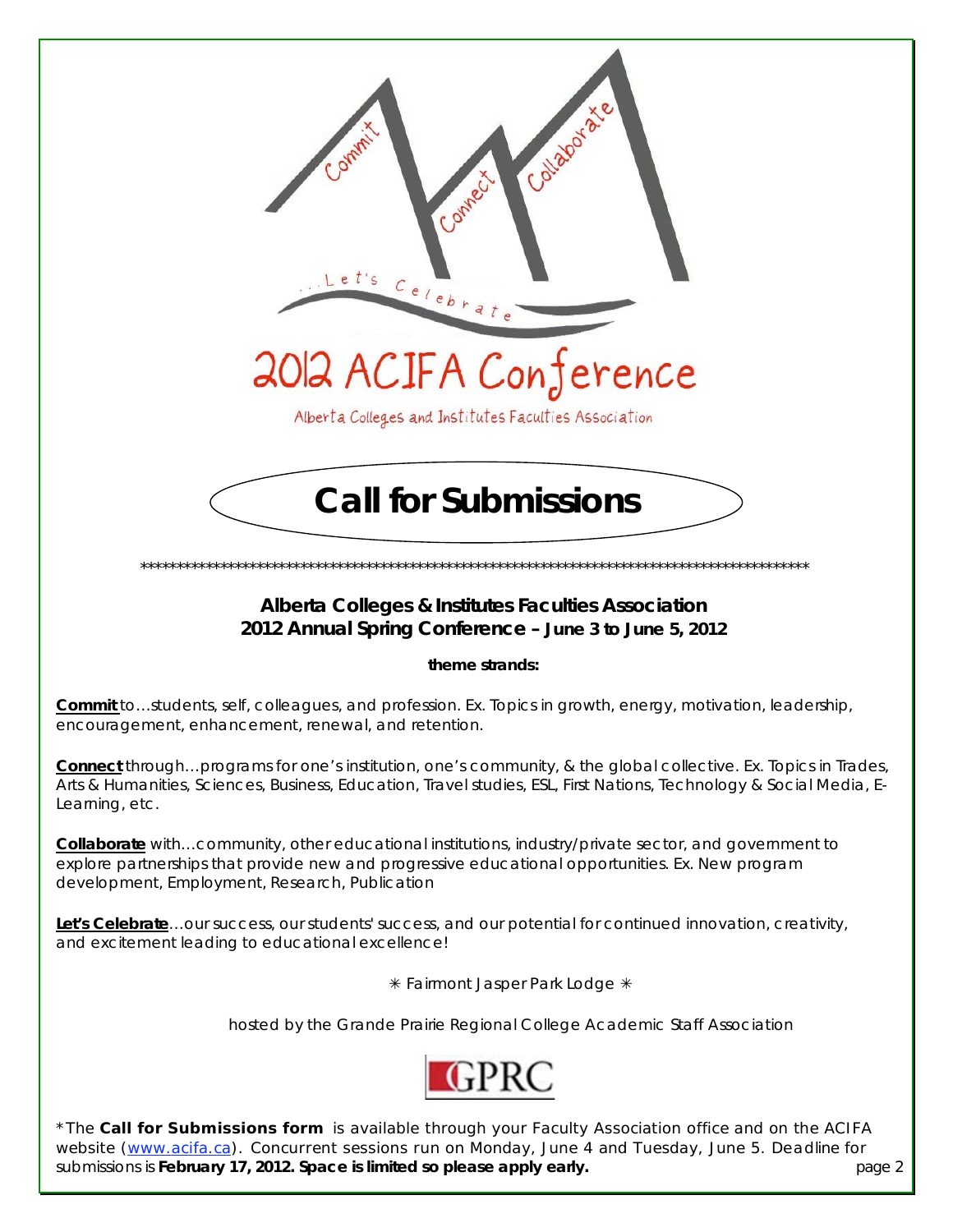## **Submit your presentation for the 2012 ACIFA Conference!**

#### **Benefits of pursuing the opportunity to present at the 2012 conference in beautiful Jasper include:**

Conference Registration fee reduced by \$100.

Presenting at the beautiful Jasper Park Lodge.

Opportunity to network with colleagues from across the province on the concepts and ideas presented in your session.

## **CONFERENCE REGISTRATION**

The conference registration form for the ACIFA 2012 Annual Spring Conference can be found online at **http://www.event-wizard.com/ACIFACONFERENCE2012/0/register/** 

#### **Registration Deadline : May 1, 2012**

**Early Bird Registration Draw:** All paid registrations received by April 1, 2012 will be eligible for an early bird prize draw of \$250.00.

**Delegates are responsible for making their own accommodation arrangements @ The Jasper Park Lodge book via phone: 1-800-441-1414, ask for the ACIFA conference RATE and indicate the nights you are staying**





*The aim of the Award for Innovation in Teaching is to recognize and encourage the use of innovative and creative teaching methods and design which lead to improved student learning.* 

*This province-wide award attracts both recognition and a financial award of \$1,500 for the faculty member or team and \$500.00 for the faculty member's faculty association. Certificates of Commendation will be awarded to the two runners-up.* 

#### **Eligibility**

The Award is open to all ACIFA members. The nomination may be for an individual or a group/team. Nominations for the Award are made by colleagues with the consent of the innovator(s). Nominations must adhere to the *Format for Applications* below.

An innovation which has already received this Award cannot be resubmitted the following year. Innovations which have been unsuccessful but have received a Certificate of Commendation are eligible for resubmission, within the context of the guidelines, the following year.

#### **The Nomination Process**

Each participating ACIFA member association will conduct a nomination and selection process at the local level, in accordance with the guidelines in this document, to select **up to two nominees** to be submitted to the ACIFA Awards Committee. The ACIFA Awards Committee, established by the Professional Affairs Committee of ACIFA, will select the winner of the award from nominees put forward by each of the participating local faculty associations.

#### **Selection Criteria**

- The extent to which the innovation has had a practical outcome that improved teaching, learning, curriculum design, and/or assessment.
- Evidence of student satisfaction and learning outcomes.
- Evidence that the innovation was successfully integrated into the total learning process for the relevant course of study.
- The potential for the innovation to be applied to different fields of study
- The extent to which the innovation made effective and efficient use of resources.

#### **Continued on next page 3 page 3 page 3 page 3 page 3 page 3 page 3 page 3 page 3**